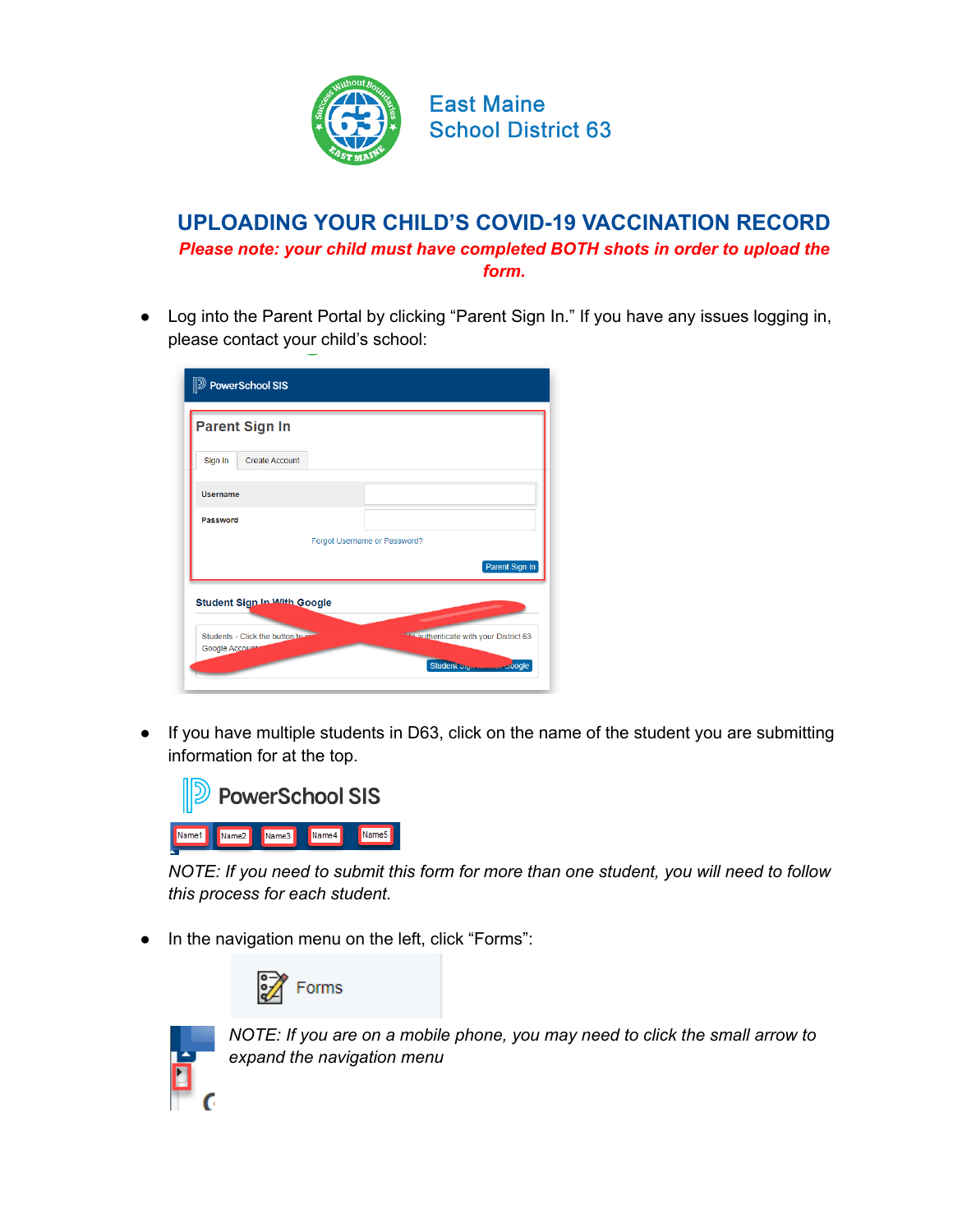

● If you see this notification, click "Preferences":



● Click "Yes" to enable notifications. Then, enter a Notification Email (this can be any email you choose), select a default language, and click "Save."



● You will see a list of available forms to complete. Select "COVID-19 Vaccination Record":

| Forms         |                                |                                                               |          |               |
|---------------|--------------------------------|---------------------------------------------------------------|----------|---------------|
|               |                                | Search forms                                                  |          |               |
| Health        |                                |                                                               |          |               |
| <b>Status</b> | <b>Form Name</b>               | <b>Form Description</b>                                       | Category | Last<br>Entry |
| Empty         | COVID-19 Vaccination<br>Record | Form for submitting<br>proof of vaccination<br>from COVID-19. | Health   |               |
|               |                                |                                                               |          |               |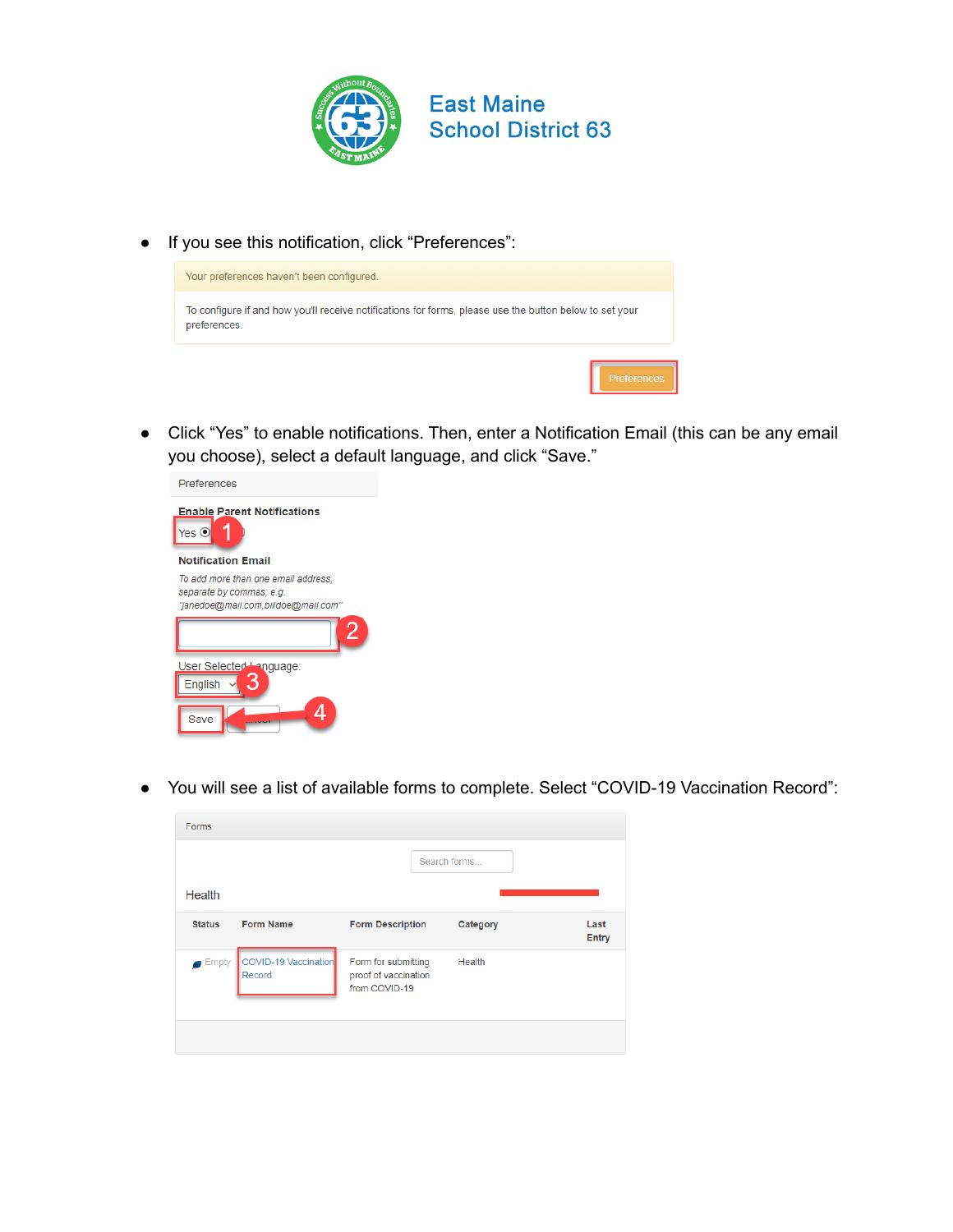

● First, select the preferred language at the upper-right hand corner:



Complete each item on the form:



● The upload button will bring up the Document Attachment window. Click "Browse" to bring up your device's file browser. Select the photograph or scanned copy of your child's vaccination record. Then click "Upload":

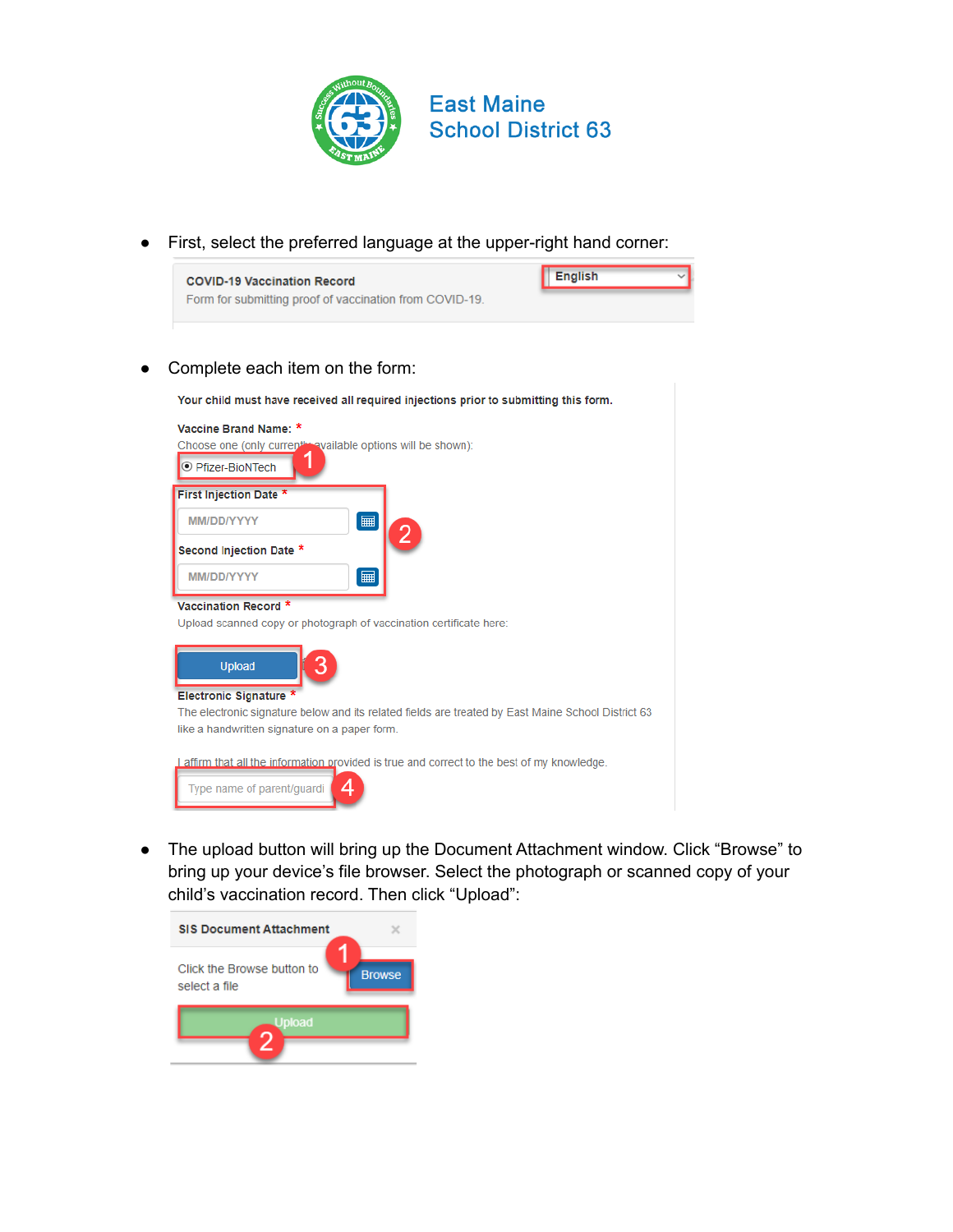

● You will receive a notification that your file upload was successful; click "OK" to continue.



• The name of the uploaded file will appear now:

## Vaccination Record \*

Upload scanned copy or photograph of vaccination certificate here:



● Once all items are complete, click "Submit" to complete the form:

Your child must have received all required injections prior to submitting this form. Vaccine Brand Name: \* Choose one (only currently available options will be shown):  $\odot$  Pfizer-BioNTech First Injection Date \* 7/1/2021 Second Injection Date \* 7/22/2021  $\mathbf{m}$ Vaccination Record \* Upload scanned copy or photograph of vaccination certificate here: mage\_2021-08-13\_130059.png m  $\mathbb{P}$ Electronic Signature \* The electronic signature below and its related fields are treated by East Maine School District 63 like a handwritten signature on a paper form. I affirm that all the information provided is true and correct to the best of my knowledge. Your Name Here Signature Date \* 8/13/2021